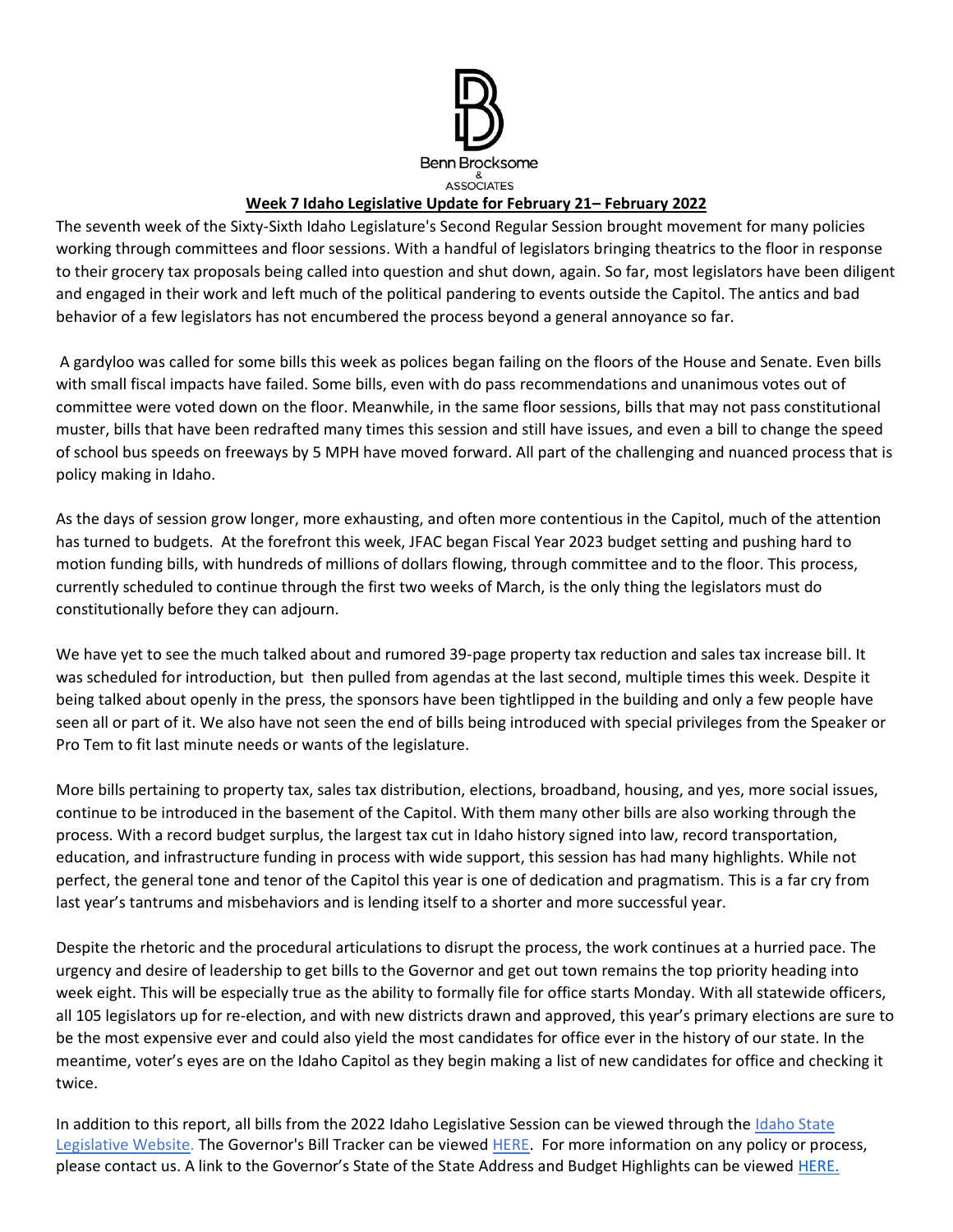

## **Policies, Appropriations, and Rules Updates:**

## **Policies**

### **SB 1234 – [Dental Hygienist Endorsements](https://legislature.idaho.gov/sessioninfo/2022/legislation/S1234/) (34-0-1) Passed the Senate – House Health & Welfare**

S1234 removes outdated extended access licensure endorsement for Idaho licensed dental hygienists to practice in an extended access setting under the supervision of a dentist. This bill will allow for dental hygienists to prescribe authorized treatment.

**Sponsor: Sen. Lakey (R-12)**

### **HB 517 – [Dentists, Idaho Department of Corrections](https://legislature.idaho.gov/sessioninfo/2022/legislation/H0517/) (62-0-8) Passed the House – Senate Floor**

This proposal would classify dentists working for the Department of Corrections to be classified as Department employees to improve Board of Dentistry oversight and access to inmate dental records, history, etc. **Sponsors: Rep. Hartgen (R-24), Sen. Lee (R-9)** 

### **SB 1283 – [Supplemental Medicaid Reimbursement for Ground Emergency Transport](https://legislature.idaho.gov/sessioninfo/2022/legislation/S1283/) Senate Floor**

This proposal states that, currently, medicaid covers only ¼ the true cost of ambulance trips by using Federal funds to supplement the cost of these services, which is intended to help improve ground transport service for Idahoans in rural areas who might avoid ground transport for medical services due to prohibitive costs. This expansion would be made at no cost to the State or local governments.

**Sponsor: Sen. Riggs (R-3)**

#### **SB 1233 – [Shared Investigation Authority](https://legislature.idaho.gov/sessioninfo/2022/legislation/S1233/) – DOPL Senate Commerce & Human Resources Committee**

This bill hopes to enable across-the-board collaboration between Department of Occupational & Professional Licenses (DOPL) boards and commissions to improve transparency and efficiency during investigations. **Sponsor: Sen. Souza (R-4)** 

#### **SB 1247 – [Establishing Technical Schools](https://legislature.idaho.gov/sessioninfo/2022/legislation/S1247/) To Governor**

S1247 provides school districts, public charter schools, and eligible cooperative service agency the ability to create a technical school that may qualify for funds through the appropriated funds to the State Board of Career Technical Education. This would include both new and renewal school applicants; however, all technical schools will be required to serve at least two populations of high school students, offer postsecondary credits, and meet at least one requirement outlined for technical schools.

**Sponsor: Sen. Nelson (D-5)**

#### **HB 562 – [Drug Outlet \(Pharmacy\) Registration](https://legislature.idaho.gov/sessioninfo/2022/legislation/H0562) (69-0-1) Passed the House – Senate Health & Welfare**

For resident and non-resident pharmacies, this legislation intends to improve the registration process by making it simple and more consistent.

**Sponsors: Rep. Erickson (R-33), Sen. Martin (R-15)**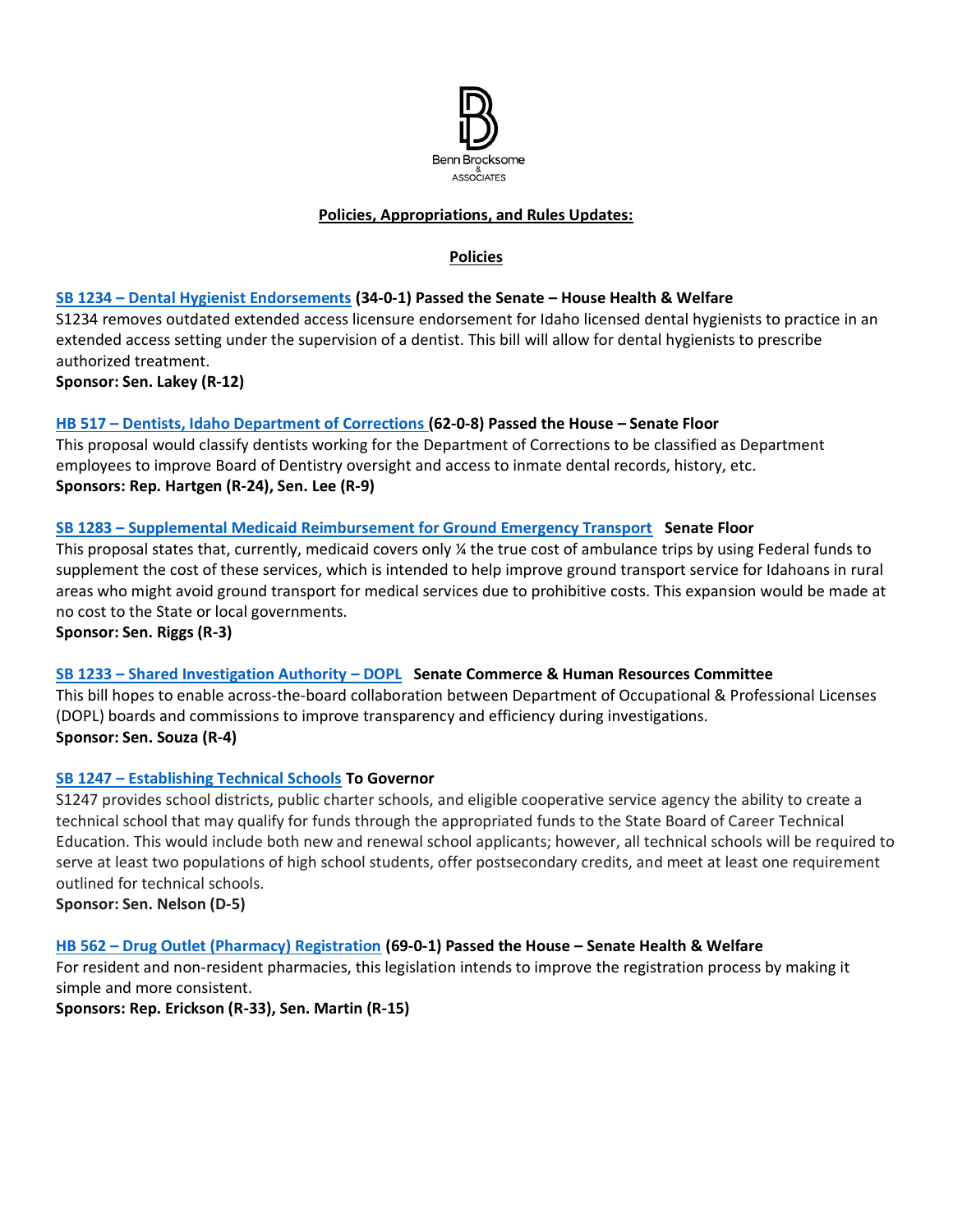

# **HR 09 – [Workforce Training for In-Demand Professions \(ARPA\)](https://legislature.idaho.gov/sessioninfo/2022/legislation/HR009/) House Commerce & Human Resources Committee**

Idaho's allocated APRA funds would dedicate \$50 million for workforce training for the in-demand professions that have been impacted by the pandemic. This House Resolution would state the funds are obligated to workforce training. **Sponsor: Rep. Holtzclaw (R-20)**

#### **HB 444 - [Extending Sunset of Coronavirus Limited Immunity Act](https://legislature.idaho.gov/sessioninfo/2022/legislation/H0444/) To the Governor**

HB 444 intends to extend the end date of the Coronavirus Limited Immunity Act from July 1, 2022, to July 1, 2023. **Sponsors: Rep. Young (R-31), Rep. Kerby (R-9), and Rep. Skaug (R-12) – co-sponsored by Sen. Lakey (R-12) and Rep. Monks (R-22).**

### **HB 461 – [Armed Forces Scholarships](https://legislature.idaho.gov/sessioninfo/2022/legislation/H0461) (67-0-3) Passed the House – Senate Floor**

Currently, the state Armed Forces Scholarship's availability is exclusive to family members of armed service members killed in combat. The intent of this proposal is to expand the availability of this opportunity to families of those lost in training incidents. This idea came from the Army National Guard incident near Lucky Peak in February 2021 where three lives were lost in a helicopter crash.

**Sponsors: Rep. Mathias (D-19).**

### **HB 506 – [Armed Forces Scholarships](https://legislature.idaho.gov/sessioninfo/2022/legislation/H0506/) (66-0-4) Passed the House – Senate Floor**

This bill would simply make technical corrections that change references to the US Social Security Administration to the Idaho Division of Veteran Services.

**Sponsor: Rep. McCann (R-6).** 

## **HB 510 – [State & Local Taxes, Businesses](https://legislature.idaho.gov/sessioninfo/2022/legislation/H0510/) (69-0-1) Passed the House – Senate Local Government & Taxation Committee**

This proposal aims to "make technical corrections to legislation passed in 2021 (HB 317)". That bill allowed Affected Business Entities (ABE's) to elect to pay state income taxes on behalf of their owners, making those payments deductible from their federal taxes. This new bill would extend that election opportunity to trusts, estates, and ABE's with owners that have no Idaho income tax liability.

**Sponsor: Rep. Okuniewicz (R-2)**

## **HB 534 – [State Insurance Fund](https://legislature.idaho.gov/sessioninfo/2022/legislation/H0534/) House Commerce & Human Resources Committee**

Intends to allow the State Insurance Fund (SIF) to transition from state vacation and leave programs to Paid Time Off (PTO) and holidays. This would align more with private sector positions. The bill will digitalize their financial transaction offerings with online banking and mobile applications without the approval of the State Controller's Office and Treasurer's office.

**Sponsor: Rep. Gestrin (R-8), Sen. Lakey (R-12) - four co-sponsors**

#### **SB 1239 – [Legislative Session Uniformity](https://legislature.idaho.gov/sessioninfo/2022/legislation/S1239/) Sent to the 14th Order for Amendment**

Ensures that each regular session of the legislature shall adjourn by a certain date. It is intended to keep the legislative session uniform and part time but makes exceptions for declared disasters and emergency events. **Sponsor: Sen. Guthrie (R-28)**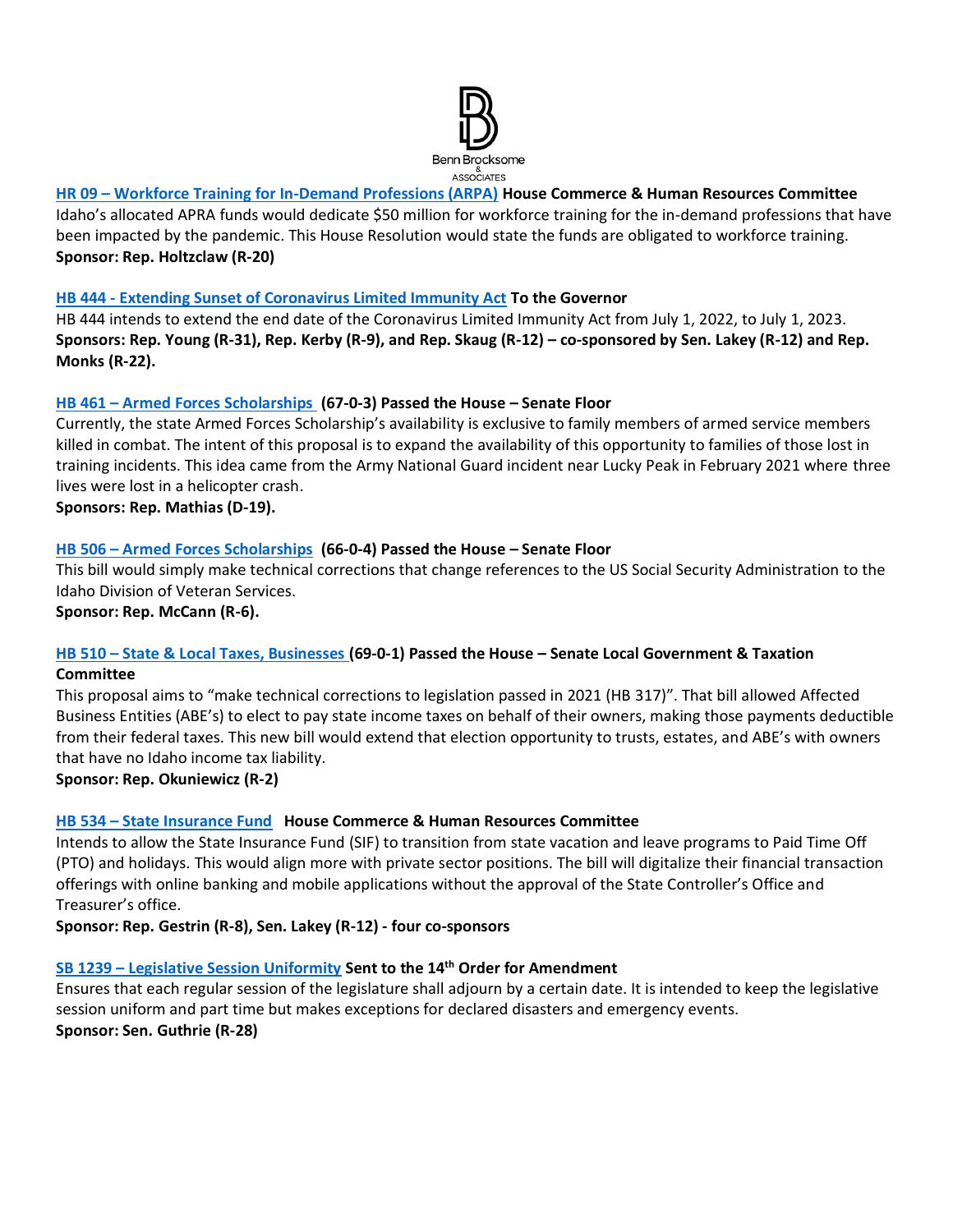

## **SB 1246 - [Uniform Controlled Substance Act](https://legislature.idaho.gov/sessioninfo/2022/legislation/S1246/) (32-0-3) Passed the Senate – House Health & Welfare Committee**

S1246 to meant to reflect the DEA controlled substance decisions for 2021. This includes synthetic opioids in Schedule I, opiates in Schedule II, and anticonvulsant substance in Schedule V. **Sponsor: Sen Wintrow (D-19)** 

#### **SB 1256 - [Notarization Process for Background Checks](https://legislature.idaho.gov/sessioninfo/2022/legislation/S1256/) (34-0-1) Passed the Senate - House Health & Welfare Committee**

Change would allow for electronic signatures to be used when background checks are notarized. This proposal hopes to expedite notarization process, eases regulatory burden, and reduces costs on those that need those checks performed. **Sponsor: Rep. Blair (R-31).** 

#### **SB 1259 – [Medicaid, Certified Caregivers, and Property Taxes](https://legislature.idaho.gov/sessioninfo/2022/legislation/S1259/) (29-5-1) Passed the Senate – House Revenue & Taxation Committee**

In-home caregivers and home-bound persons. Certified Family Home. You receive Medicaid reimbursement for housing those people, and for some, that would bump you above the circuitbreaker, but only at the state/local level. About 2,500 homes, serving over 3,000 residents. About \$50 per day, where them being institutionalized is around \$100 per day, resulting in a cost-saving for the State.

**Sponsor: Sen. Wintrow**

# **HB 551 – [Subpoena Powers for the PERSI Board](https://legislature.idaho.gov/sessioninfo/2022/legislation/H0551) (60-0-10) Passed the House – Senate Floor**

This proposal would grant subpoena authority to the PERSI Board. The Board would use this power to produce evidence from financial institutions when necessary to resolve a disputed claim. **Sponsor: Rep. Syme (R-11)**

## **HB 552 – [PERSI Withdrawal Penalties](https://legislature.idaho.gov/sessioninfo/2022/legislation/H0552) (61-0-9) Passed the House – Senate Floor**

To solidify its legal positions, this proposal would change language in existing State Code relating to PERSI that would change use of the term "liability" to "penalty". **Sponsor: Rep. Syme (R-11)**

## **HB 553 – [PERSI Background Checks](https://legislature.idaho.gov/sessioninfo/2022/legislation/H0553) (65-0-5) Passed the House – Senate Floor**

If passed, this proposal would enable PERSI to cooperate with Idaho State Police to perform FBI criminal history background checks.

**Sponsor: Rep. Syme (R-11)**

## **HB 554 – [Definitions](https://legislature.idaho.gov/sessioninfo/2022/legislation/H0554) – PERSI (68-0-2) Passed the House – Senate Commerce & Human Resources**

HB 554 is a language update proposal. Current State Code would have the definitions of "Early Retirement" and "Service Retirement" added to be consistent with Federal Code.

**Sponsor: Rep. Syme (R-11)**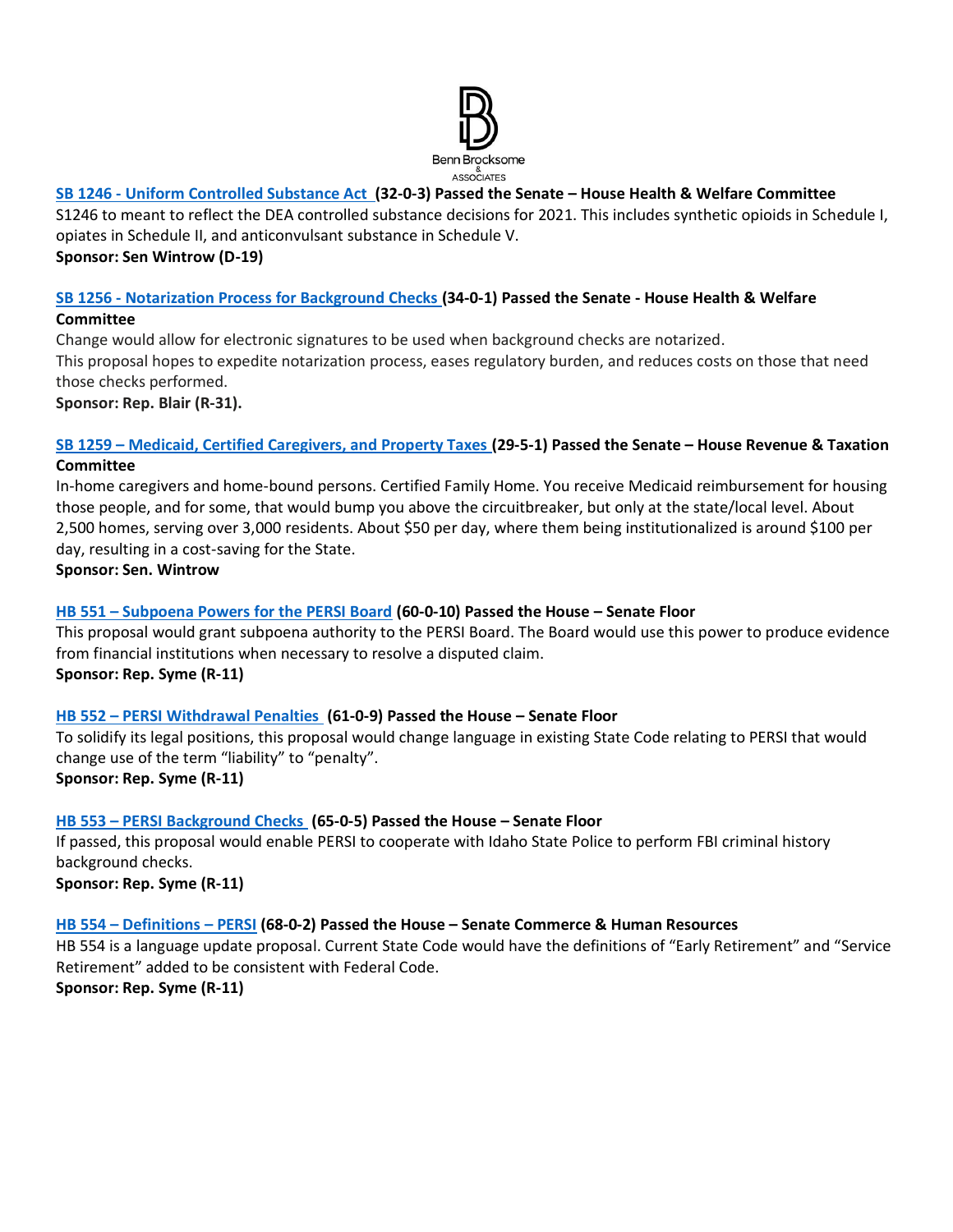

#### **HB 555 – [Reemployment, PERSI](https://legislature.idaho.gov/sessioninfo/2022/legislation/H0555) (66-0-4) Passed the House**

In an attempt to lower the general member contribution rate for school employees, this proposal seeks to create a new School Employee rate and allow for previously-retired educators to return to the workforce without risking the benefits they have accrued over their career.

**Sponsor: Rep. Horman (R-30)**

### **HB 556 – [Securities](https://legislature.idaho.gov/sessioninfo/2022/legislation/H0556) (50-18-2) Passed the House –Senate Commerce & Human Resources**

Relates to the Uniform Security Act by proposing to make non substantial changes, add specific time restraints, and clarifies the denial or suspension of certain restraints for the disciplinary process. **Sponsor: Rep. Furniss (R-35)**

## **HB 557 – [Payday Lenders, Licensing Systems](https://legislature.idaho.gov/sessioninfo/2022/legislation/H0557) (31-38-1) Failed in the House**

Aims to standardize the commercial payday and licensing systems. Eliminates the unnecessary licensing requirements and alters due dates to align with the electronic system of licensing. The provisions for qualifying for these licenses will be updated by this bill as well.

**Sponsor: Rep. Furniss (R-35)**

### **HR 006 – [State Health Insurance Reserves](https://legislature.idaho.gov/sessioninfo/2022/legislation/HR006/) House Commerce & Human Resources Committee**

By using \$25 million in ARPA funds, HR 006 would rebuild reserves in the State Employee Health Insurance Fund. This is a proposal that was drafted in accordance with the Governor's plan for strategic investments in education. **Sponsor: Rep. Holtzclaw (R-20)**

### **HB 561 – [Uses for Grant Funding, Emergency Service Personnel](https://legislature.idaho.gov/sessioninfo/2022/legislation/H0561) (43-22-5) Passed the House – Senate Health & Welfare Committee**

Currently, under State Code, grant funds for emergency medical services are limited to use for the purchase and acquisition of vehicles and equipment. HB 561 would update State Code to make training, licensing, technology upgrades, and other costs not related to salaries eligible.

**Sponsors: Rep. Rubel (D-18), Rep. Gestrin (R-8)**

## **HB 577 – [Vaccine Mandates, Legal Remedies for Employees](https://legislature.idaho.gov/sessioninfo/2022/legislation/H0577) House State Affairs Committee**

Expands on State Code, by incorporating language that would allow for employees to claim religious exemption in the event their employer has vaccine requirements.

**Sponsor: Rep. Young (R-31)**

#### **HB 578 – [Required Immunity Liability Act](https://legislature.idaho.gov/sessioninfo/2022/legislation/H0578) House Business Committee**

Allows for employees to request an exemption from receiving the vaccine, and the employer still requires the vaccine, then an employee is injured the employer can be held liable for this injury. The employee will have the ability to seek suit against the employer. The businesses that are required to have all employees receive the vaccine per the federal government mandate, this employer will be exempt from this bill.

**Sponsor: Rep. Monks (R-22) and Sen. Den Hartog (R-22)**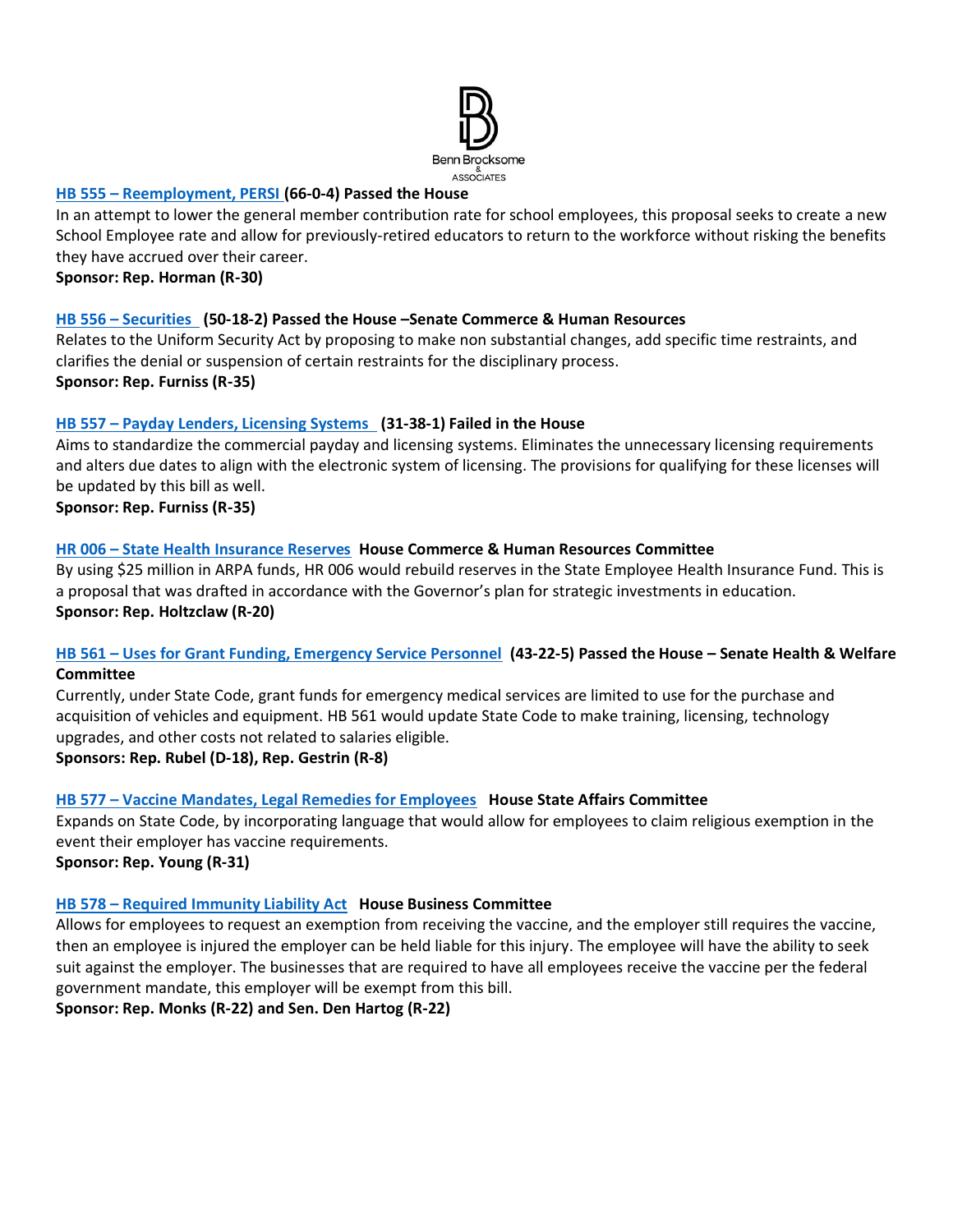

### **HB 579 – [Medical Information, Employers](https://legislature.idaho.gov/sessioninfo/2022/legislation/H0579/) House Business Committee**

Intends to protect employee's medical privacy by stating employees do not have to disclose medical information to an employer. An employer may request a new employee to share relevant medical information that is considered essential function to the job.

**Sponsor: Rep. Monks (R-22)**

### **HB 581– [Employee Medical Information Protection Act](https://legislature.idaho.gov/sessioninfo/2022/legislation/H0581) (39-29-2) Passed the House – Senate Commerce & Human Resources**

Prevents a business to mandate the COVID-19 vaccine on their employers. The definition of the vaccine would be updated through this bill

**Sponsor: Rep. Shepherd (R-7)**

### **HB 590 – [Streamlining the Worker's Compensation Process](https://legislature.idaho.gov/sessioninfo/2022/legislation/H0590) House Floor**

HB 590 plans to streamline the worker's compensation process for the parties involved who wish to settle instead of going to trial. To speed the process up, the bill intends to eliminate the approval needed from the Industrial Commissioners. This does not apply to cases involving a minor or a legally incompetent person. The Industrial Commission will still require submitting information regarding the settlement. This replaced HB 518. **Sponsor: Rep. Skaug (R-12)**

### **HB 593 – [Worker's Compensation, COVID](https://legislature.idaho.gov/sessioninfo/2022/legislation/H0593/)-19 House Commerce & Human Resources Committee**

This proposal would update existing law to include vaccine-related complications as a result of employer vaccine mandates as being a compensable incident.

**Sponsors: Rep. Monks (R-22) and Rep. Skaug (R-12).** 

## **HB 604 – [Medical Information, Employers](https://legislature.idaho.gov/sessioninfo/2022/legislation/H0604/) House State Affairs Committee**

Intends to protect employee's medical privacy by stating employees do not have to disclose medical information to an employer. An employer may request a new employee to share relevant medical information that is considered essential function to the job.

**Sponsor: Rep. Monks (R-22)**

## **HB 616 – [Private Foundations, Charitable Trusts, Non-Profits, Privacy](https://legislature.idaho.gov/sessioninfo/2022/legislation/H0616/) House Floor**

This bill aims to protect private foundations and charitable trusts by clarifying that the only business reports they would need to file are those required under the State's Nonprofit Act and consumer protection laws. **Sponsor: Rep. Troy (R-5)**

#### **SB 1326 – [Regulatory Shift, Division of Licensing & Certification](https://legislature.idaho.gov/sessioninfo/2022/legislation/S1326/) Senate Health & Welfare Committee**

This legislation would effectively shift eighteen (18) different types of medical facilities and agency types, as well as the regulatory authority, duties, and staff responsible for licensing and inspection, from the Division of Licensing & Certification to the Division of Occupational & Professional Licenses (DOPL). Included in this transition would be the management of the certification program for certified family homes to DOPL. **Sponsors: Sen. Riggs (R-3), Rep. Erickson (R-33)**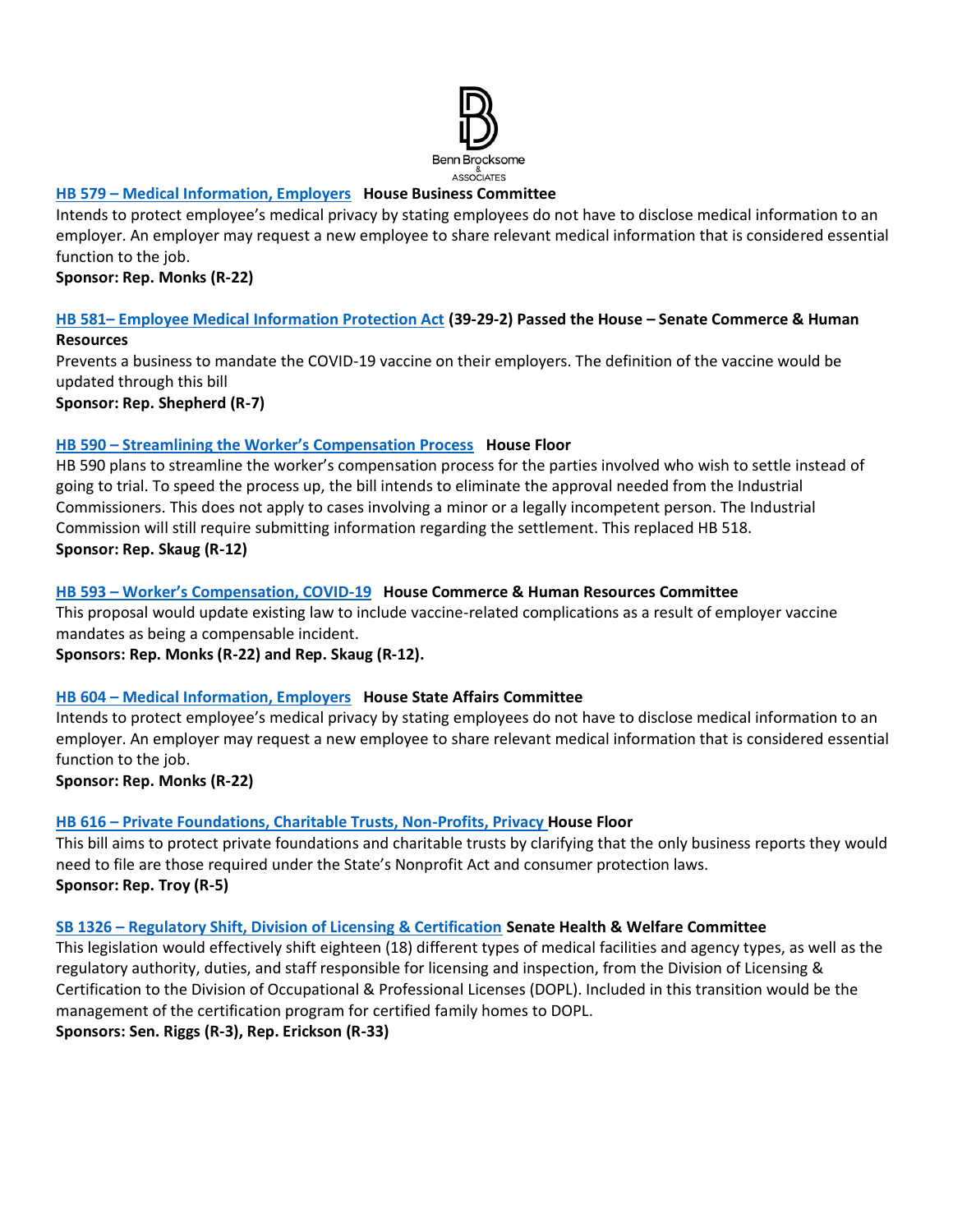

## **SB 1329 – [Extended Employment Services Program, DHW](https://legislature.idaho.gov/sessioninfo/2022/legislation/S1329/) Senate Health & Welfare Committee**

This proposed legislation would move the Extended Employment Services Program from the Division of Vocational Rehabilitation to the Division of Health & Welfare (DHW). Current funding for the program would be shifted from the Division of Vocational Rehabilitation to DHW, resulting in the transfer of three (3) FTP and \$3.51 million.

#### **HB 645 – [Elections, Community College Trustees](https://legislature.idaho.gov/sessioninfo/2022/legislation/H0645/) House Floor**

Changes the at-large voting process for community college trustee elections to a zonal one. This proposal has a 2024 effective date to not further complicate the election cycle that is about to start. **Sponsor: Rep. Chaney (R-10)**

### **HB 671 – [School Board Trustees](https://legislature.idaho.gov/sessioninfo/2022/legislation/H0671/) House Floor**

If an election is held within 120 days from a successful recall, then an election will be held for a school trustee position instead of an appointment. If the next election in held further out than 120 days, a temporary trustee position will be fill until the next election, where the permanent spot will be elected. **Sponsor: Rep. Erhardt (R-33)** 

### **SB 1346 – [Medical Record Requests, Cap](https://legislature.idaho.gov/sessioninfo/2022/legislation/S1346/) Senate Health & Welfare Committee**

This bill would establish "a reasonable maximum charge" for a patient, or their representative, to obtain a copy of records from a physician or other health care service that is intended to prevent price gouging, but also provide an incentive for electronic download of records.

**Sponsor: Sen. Ricks (R-34)**

#### **HB 436 – [Income Taxes](https://legislature.idaho.gov/sessioninfo/2022/legislation/H0436/) Signed into Law**

**HB 450 – [Unemployment Insurance Tax Rates](https://legislature.idaho.gov/sessioninfo/2022/legislation/H0450/) Signed into Law**

#### **Appropriations and Budgets**

### **SB 1331 – [Department of Health & Welfare FY 2022 Appropriations, Division of Medicaid](https://legislature.idaho.gov/sessioninfo/2022/legislation/S1331/) (31-2-2) Passed Senate – to the House**

This is a FY2022 supplemental appropriation for the Division of Medicaid. It provides additional funds for contractuallyrequired, retrospective settlements, additional funds for held payments, and a recission due to the impacts of the public health emergency.

**Sponsors: Sen. Cook (R-30), Rep. Nash (D-16)**

#### **HB 661 – [FY22 Supplemental Appropriations, DHW](https://legislature.idaho.gov/sessioninfo/2022/legislation/H0661/) (40-28-2) Passed House – to the Senate**

This appropriation bill would supplement the divisions of Public Health, Medicaid, Psychiatric Hospitalization, and Independent Councils.

**Sponsor: Rep. Nash (D-16)**

## **PERSI, FY23 - Vote: 17-1-2**

36.6% increase from FY22's appropriation (\$9.14 million to \$12.49 million) **Motion By: Sen. Grow, Seconded By: Rep. Syme**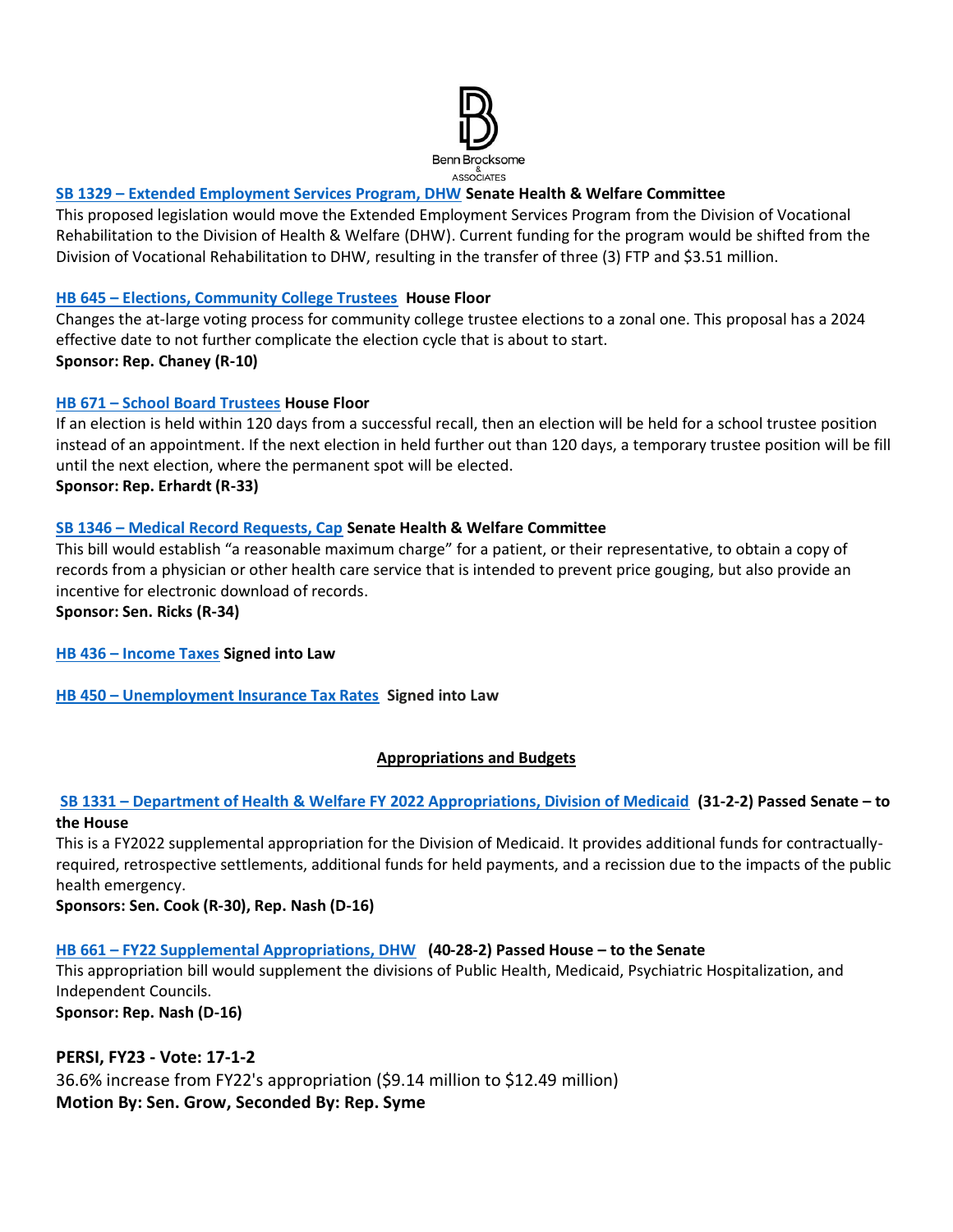

# **Division of Human Resources, FY23 - Vote: 17-1-2**

83.3% increase from FY22's appropriation (\$2.55 million to \$4.67 million) **Motion By: Sen. Cook, Seconded By: Rep. Syme**

## **FY22 Supplemental, Medicaid Consultants - Vote: 16-3-1.**

\$450,000 in one-time operating expenditures from the General Fund to procure a contract to study cost containment strategies for DHW's Division of Medicaid.

**Motion by: Rep. Nash. Seconded by: Sen. Ward-Engelking.** 

# **Department of Insurance - Vote: 19-0-1**

FY23 Appropriation, 71.50 FTP; \$9.89 million base; \$41,800 in benefit costs; \$54,000 for replacement items; \$17,100 removed for statewide cost allocation; and \$373,400 added for CEC. Total request of \$10.34 million, reflecting a 2.7% increase over their FY22 application.

## **Motion by: Sen Grow. Seconded by: Rep. Youngblood.**

### **Rules**

[HERE](https://adminrules.idaho.gov/rules/current/) is the link for the Index of all Proposed Rules seeking legislative approval. Committees in both the House and Senate are assigned rules to approve. As a reminder, if a rules docket pass either House or the Senate, they are set to go into effect but need to be enacted by legislation or executive order.

Rules Approved:

[16-0000-2100](https://adminrules.idaho.gov/legislative_books/2022/pending/22H_HealthWelfare.pdf#nameddest=G12.999219) - Notice of Omnibus Rulemaking, Department of Health and Welfare (with the exception of chapter 16.03.09)

[16-0000-2100F](https://adminrules.idaho.gov/legislative_books/2022/fee/22H_Fee_HW.pdf#nameddest=G4.999237) - Notice of Omnibus Rulemaking (Fee Rule), Department of Health and Welfare [15-0100-2100](https://adminrules.idaho.gov/legislative_books/2022/pending/22H_HealthWelfare.pdf#nameddest=G4.999158) – Omnibus Rulemaking - Proposed Rule, Office of the Governor, Idaho Commission on Aging [04-0000-2100](https://adminrules.idaho.gov/legislative_books/2022/pending/22S_StateAffs.pdf#nameddest=G4.999167) - Notice of Omnibus Rulemaking - Proposed Rule, Office of The Attorney General, Page 5-91 [34-0000-2100](https://adminrules.idaho.gov/legislative_books/2022/pending/22S_StateAffs.pdf#nameddest=G17.999161) - Notice of Omnibus Rulemaking - Proposed Rule, Secretary of State, Page 357-376 [34-0000-2100F](https://adminrules.idaho.gov/legislative_books/2022/fee/22S_Fee_StateAffs.pdf#nameddest=G15.999174) - Notice of Omnibus Rulemaking (Fee Rule) - Proposed Rule, Secretary of State Page 78-111 [38-0000-2100](https://adminrules.idaho.gov/legislative_books/2022/pending/22S_StateAffs.pdf#nameddest=G38.999154) - Notice of Omnibus Rulemaking - Proposed Rule, ID Dept. of Administration, Page 377-417 [38-0000-2100F-](https://adminrules.idaho.gov/legislative_books/2022/fee/22S_Fee_StateAffs.pdf#nameddest=G20.999308) Notice of Omnibus Rulemaking (Fee Rule) - Proposed Rule, Id Dept. of Administration, Page 112-12 [18-0000-2100F](https://adminrules.idaho.gov/legislative_books/2022/fee/22H_FEE_Business.pdf#nameddest=G6.999167) Notice of Omnibus Rulemaking (Fee Rule) - Pending Rule – Department of Insurance [18-0000-2100](https://adminrules.idaho.gov/legislative_books/2022/pending/22H_Business.pdf#nameddest=G7.999199) Notice of Omnibus Rulemaking - Pending Rule – Department of Insurance [18-0201-2101](https://adminrules.idaho.gov/legislative_books/2022/pending/22H_Business.pdf#nameddest=G40.999284) Insurance Rates and Credit Rating (New Chapter) - Pending Rule [18-0407-2101](https://adminrules.idaho.gov/legislative_books/2022/pending/22H_Business.pdf#nameddest=G44.999241) Restrictions on Discretionary Clauses in Health Insurance Contracts (New Chapter) - Pending Rule [18-0410-2101](https://adminrules.idaho.gov/legislative_books/2022/pending/22H_Business.pdf#nameddest=G44.999241) Medicare Supplement Insurance Standards (New Chapter) - Pending Rule [18-0604-2101](https://adminrules.idaho.gov/legislative_books/2022/pending/22H_Business.pdf#nameddest=G44.999241) Continuing Education (New Chapter) - Pending Rule [09-0000-2100](https://adminrules.idaho.gov/legislative_books/2022/pending/22H_CommHR.pdf#nameddest=G4.999194) Notice of Omnibus Rulemaking - Pending Rule – Department of Labor [16-0000-2100](https://adminrules.idaho.gov/legislative_books/2022/pending/22H_HealthWelfare.pdf#nameddest=G12.999219) - Omnibus Rulemaking – Proposed Rule – Department of Health and Welfare [16-0000-2100](https://adminrules.idaho.gov/legislative_books/2022/pending/22H_HealthWelfare.pdf#nameddest=G12.999219) - Section 16.03.09.772.01(c) Held in Committee – Department of Health and Welfare [16-0000-2100F](https://adminrules.idaho.gov/legislative_books/2022/fee/22S_Fee_HealthWelfare.pdf) - Omnibus Rulemaking (Fee Rule) - Proposed Rule – Department of Health and Welfare [18-0000-21000](https://adminrules.idaho.gov/legislative_books/2022/pending/22S_CommHR.pdf#nameddest=G19.999199) - Notice of Omnibus Rulemaking - Amendment to Temporary Rule, p. 115; 18.01.01 - 18.08.01, pp. 119 - 346 – Department of Insurance

[18-0604-2101-](https://adminrules.idaho.gov/legislative_books/2022/pending/22S_CommHR.pdf#nameddest=G58.999151) Continuing Education (New Chapter) - Proposed Rule, p. 400